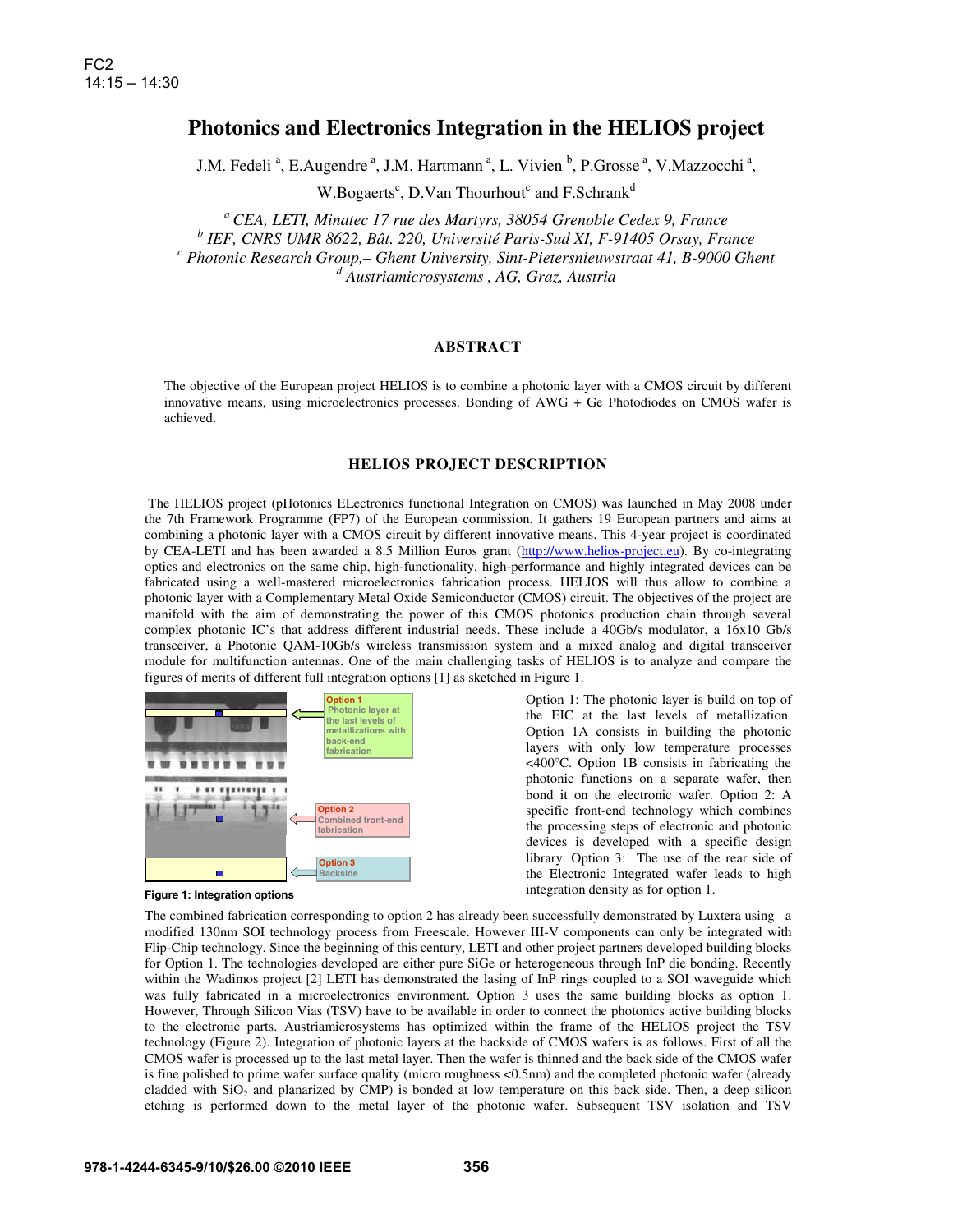metallization are deposited. Finally, the top metal, which connects the TSV with the IC, and the passivation is deposited and structured.





Figure 2: TSV for backside integration **Figure 3:** Photonic wafer with AWG and Ge **photodiodes** 

## **RECEIVER WITH GE PHOTODIODES ON CMOS WAFER**

Using the wafer bonding technique, one can introduce a photonic layer at some level in the processing steps of CMOS. Since the first metal layers are too densely packed and thin, introduction at the upper metal layers must be considered. The technique is to use wafer bonding of a processed CMOS wafer and a photonic wafer. After the fabrication of metal 4 in the Austriamicrosystems CMOS process, the planarized surface has been coated with a deposited oxide. The planarity and the micro-roughness have to match the specifications for bonding.

In parallel, on SOITEC optical SOI 220nm on 2µm BOX, we have processed a photonic wafer with surface grating couplers, AWG, and Germanium photodetectors. The regular standard technology of epIXfab [http://www.epixfab.eu/] was used to define (i) the arrays of 1D gratings couplers with 70nm partial silicon etch and (ii) waveguides with a full etch down to the BOX. Two different 8 channels AWG designed by IMEC were selected with 200GHz or 400GHz spacing. Lithography was performed with a 193nm Deep Ultra Violet stepper and the silicon waveguides were defined using a silica hard mask with HBr etching. We then defined cavities for the selective epitaxial growth of Germanium. This is achieved by deposition of a silica layer which is etched at the end of waveguides. In order to achieve direct coupling, the silicon part of the cavities is etched down to 50nm on top of the BOX. Germanium was then selectivity grown in the cavities and CMP used to adjust the thickness. Ion implantation of Phosphorus and Boron was then used to define the N and P parts of the lateral PIN Ge photodetector. Electrodes were finally fabricated using silica deposition and Ti/TiN/AlCu deposition with 248nm DUV lithography and Reactive Ion Etching.

Wafer optical test was performed on the AWG and arrays of photodetectors. The signal of the 8 photodiodes connected to the 400GHz AWG is shown in Figure 4. The light is totally absorbed in a  $5 \mu$ m long photodetector. Capacitance is in the 10 fF range and dark current of the order of 80nA (-0.5V). With the design used, the bandwidth was measured at 20GHz (Figure 5), which should be enough for the 10Gbit/s operation required for the demonstrator.





**Figure 4: Ouput of the Ge photodiodes Figure 5: Bandwidth of the Ge photodiodes**